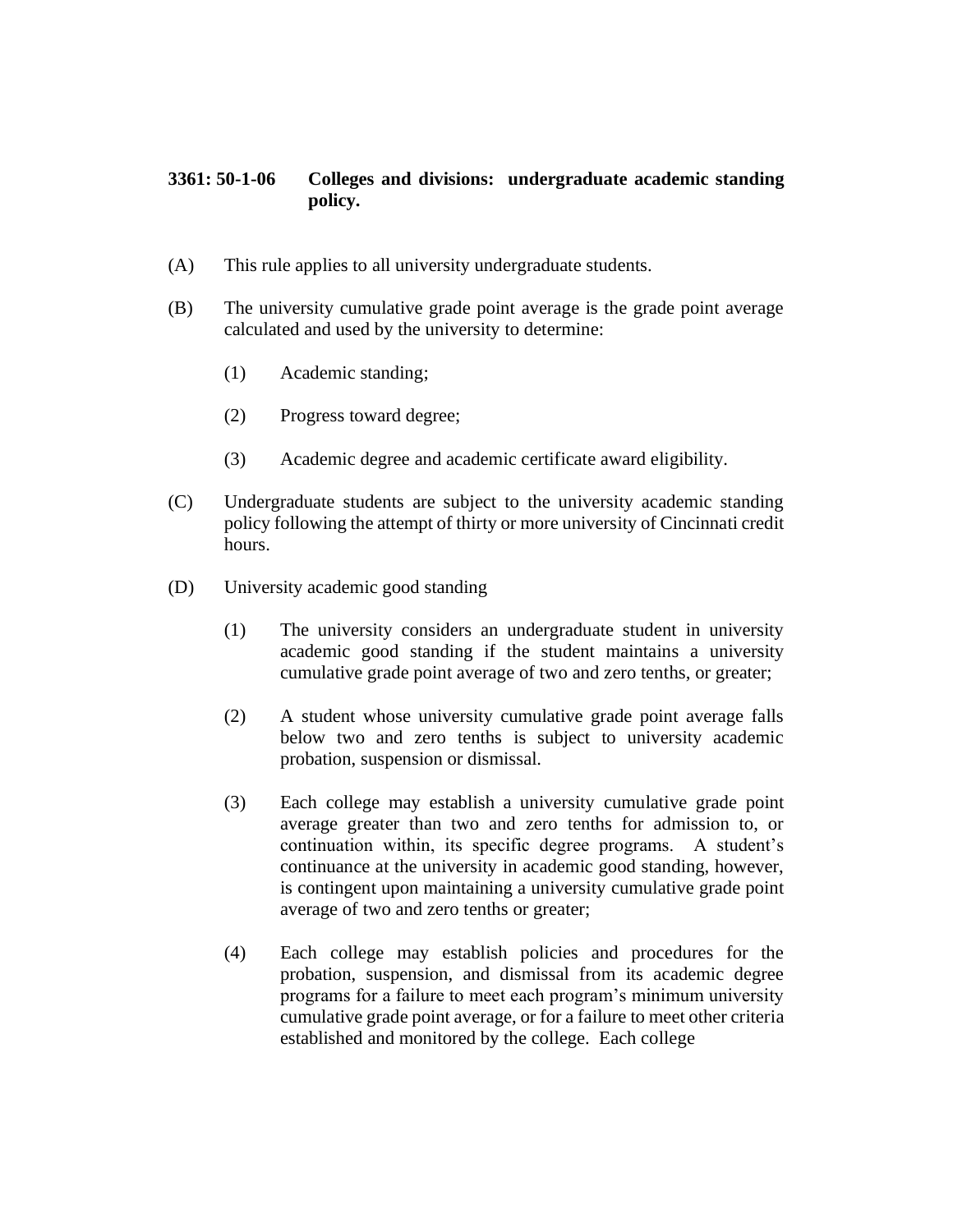may establish policies and procedures for student reinstatement to its academic degree programs;

- (5) A student may be academically suspended or dismissed from a college degree program but still be in university academic good standing;
- (6) A student who is suspended or dismissed by the college from an academic degree program, but who remains in university academic good standing, may continue to enroll at the university:
	- (a) As a non-degree-seeking student; or
	- (b) If the student is accepted into a different u3361niversity degree program, as a degree-seeking student.
- (E) University academic probation
	- (1) If the student's university cumulative grade point average drops below two and zero tenths, the university will set the student's university academic status to university academic probation.
	- (2) While on university academic probation, the student's continued university enrollment per term is permitted.
	- (3) Academic probation will continue each term until either:
		- (a) The student's university cumulative grade point average reaches two and zero tenths or greater, at which point the university will return the student's status to university academic good standing, or;
		- (b) The student earns a university term grade point average that is less than two and zero tenths.
	- (4) University of Cincinnati will not award an academic degree or academic certificate to a student whose academic standing is university academic probation;
	- (5) A student's university academic probationary status will not expire due to extended periods of non-enrollment;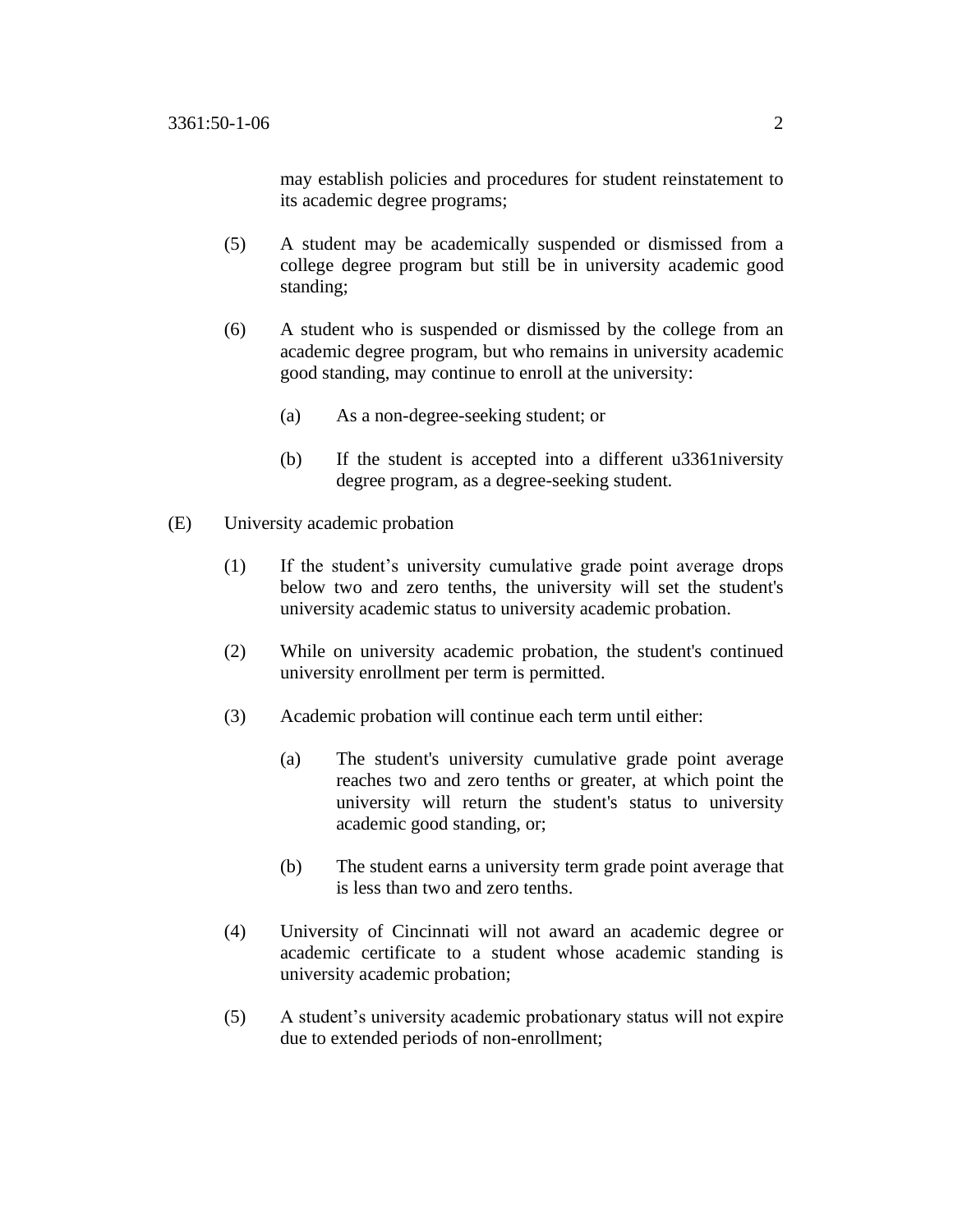- (6) The university academic probation status is recorded on the student's academic transcript.
- (F) University academic suspension
	- (1) If a student fails to earn a university term grade point average of two and zero tenths or greater while on university academic probation, the university will set that student's university academic status to university academic suspension;
	- (2) The length of the university academic suspension is three consecutive full academic terms, unless mitigated by a successful student appeal to the university review body constituted for that purpose, as specified in paragraph (H) of this rule;
	- (3) During the university academic suspension period, the university will block a student on university academic suspension from perterm enrollment in all university classes, for all colleges and campuses. Additionally, the academically suspended student will not be permitted to enroll in university classes as a non-matriculated student;
	- (4) University of Cincinnati will not award an academic degree or academic certificate to a student whose university academic standing is university academic suspension;
	- (5) For students enrolled for future terms at the time of the university academic suspension, the university will cancel those enrollments prior to the first day of the affected terms for a one hundred per cent tuition refund;
	- (6) Readmission to the university after completion of the required university academic suspension period is not automatic. Readmission after university academic suspension requires a successful appeal by the student to the university review body constituted for that purpose, as defined in paragraph (H) of this rule;
	- (7) University academic suspension is recorded on the student's academic transcript.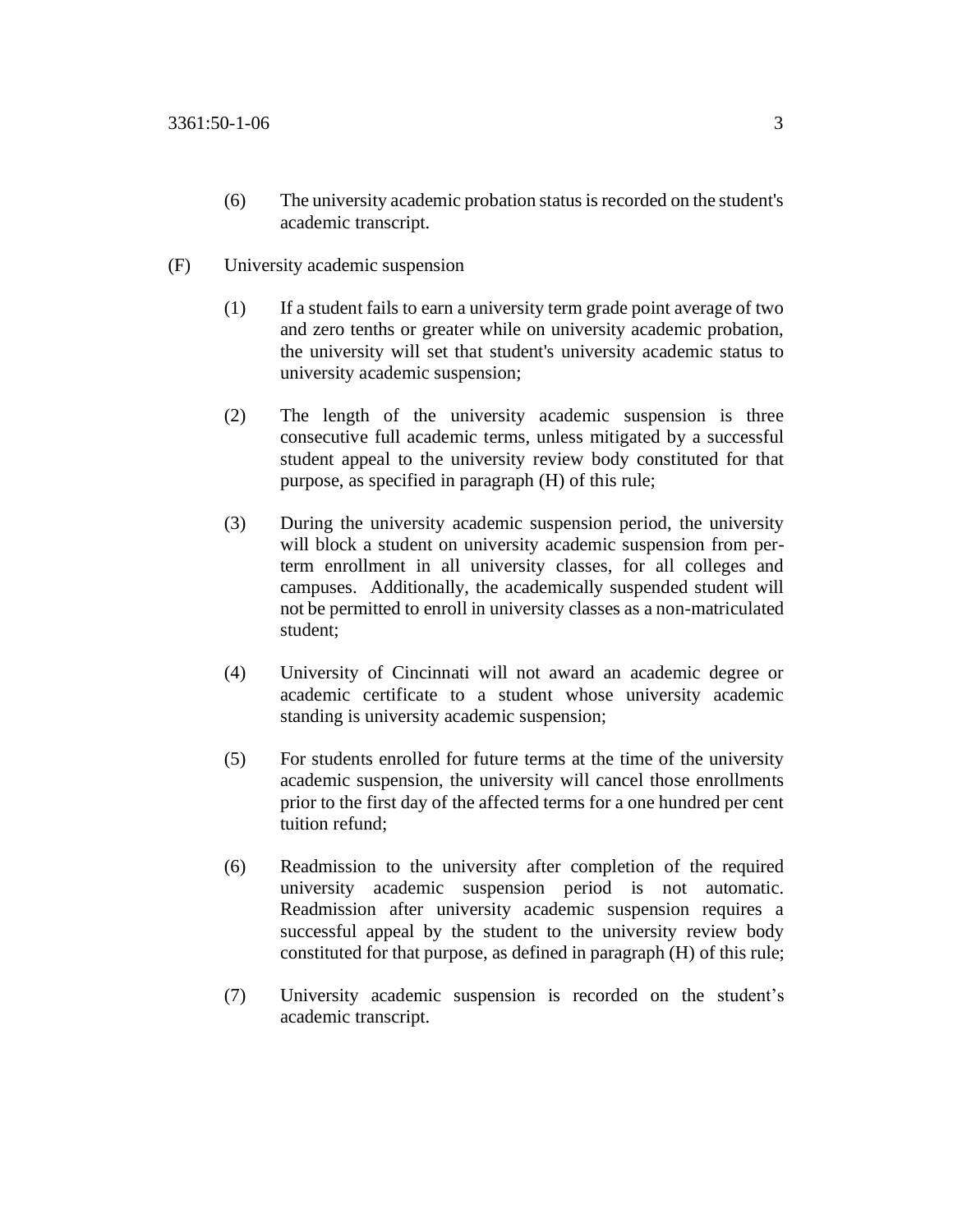## (G) University academic dismissal

- (1) University academic dismissal constitutes the student's permanent separation from the university, based upon university academic performance;
- (2) A student who is readmitted to the university following university academic suspension will be reinstated on university academic probation;
- (3) A student who is readmitted to the university on university academic probation following university academic suspension must earn a university term grade point average of two and zero tenths or greater each term to continue enrollment. The student will remain on university academic probation until either:
	- (a) The university cumulative grade point average has increased to two and zero tenths or greater; or
	- (b) The student fails to achieve a university term grade point average of two and zero tenths or greater.
- (4) For a student on university academic probation following academic suspension who achieves a university cumulative grade point average of two and zero tenths or greater, the university will set the student's status to university academic good standing;
- (5) For a student on university academic probation following university academic suspension who fails to earn a university term grade point average of two and zero tenths or greater, the university will set the student's university academic status to university academic dismissal;
- (6) Once the student on university academic probation following university academic suspension reaches a university cumulative grade point average of two and zero tenths or greater, the university will academically dismiss the student at the end of any academic term wherein the student's university cumulative grade point average drops below two and zero tenths (i.e., there will not be a third probationary period);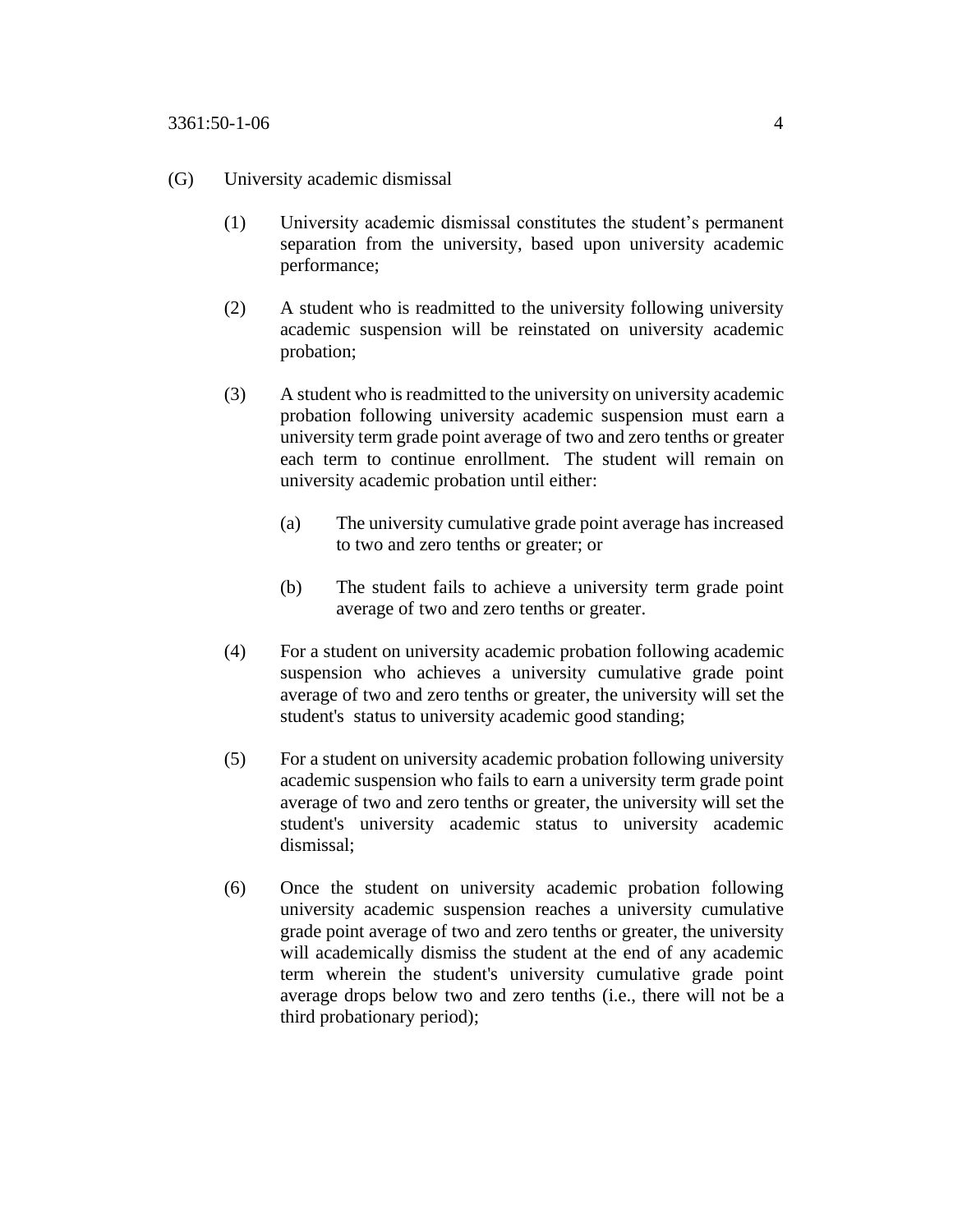- (7) Upon university academic dismissal, the university will block a student from per-term enrollment in all university classes, for all colleges and campuses. Additionally, the academically suspended student will not be permitted to enroll in university classes as a nonmatriculated student;
- (8) For students enrolled for future terms at the time of the university academic dismissal, the university will cancel those enrollments prior to the first day of the affected terms for a one hundred per cent tuition refund;
- (9) University academic dismissal permanently revokes the student's degree-seeking, non-degree seeking, and/or certificate-seeking status, and all future-terms registration privileges, unless the university academic dismissal is mitigated by a successful student appeal to the university review body constituted for that purpose, as defined in paragraph (H) of this rule;
- (10) Upon university academic dismissal, the student is ineligible for readmission to the university, unless the academic dismissal is mitigated by a successful student appeal to the university review body constituted for that purpose, as specified in paragraph (H) of this rule;
- (11) University of Cincinnati will not award an academic degree or academic certificate to a student whose university academic standing is university academic dismissal;
- (12) A student who successfully appeals the university academic dismissal will be reinstated on university academic probation;
- (13) A student who is readmitted to the university on academic probation following academic dismissal must earn a university term grade point average of two and zero tenths or greater each term to continue enrollment. The student will remain on university academic probation until either:
	- (a) The university cumulative grade point average has increased to two and zero tenths or greater; or
	- (b) The student fails to achieve a university term grade point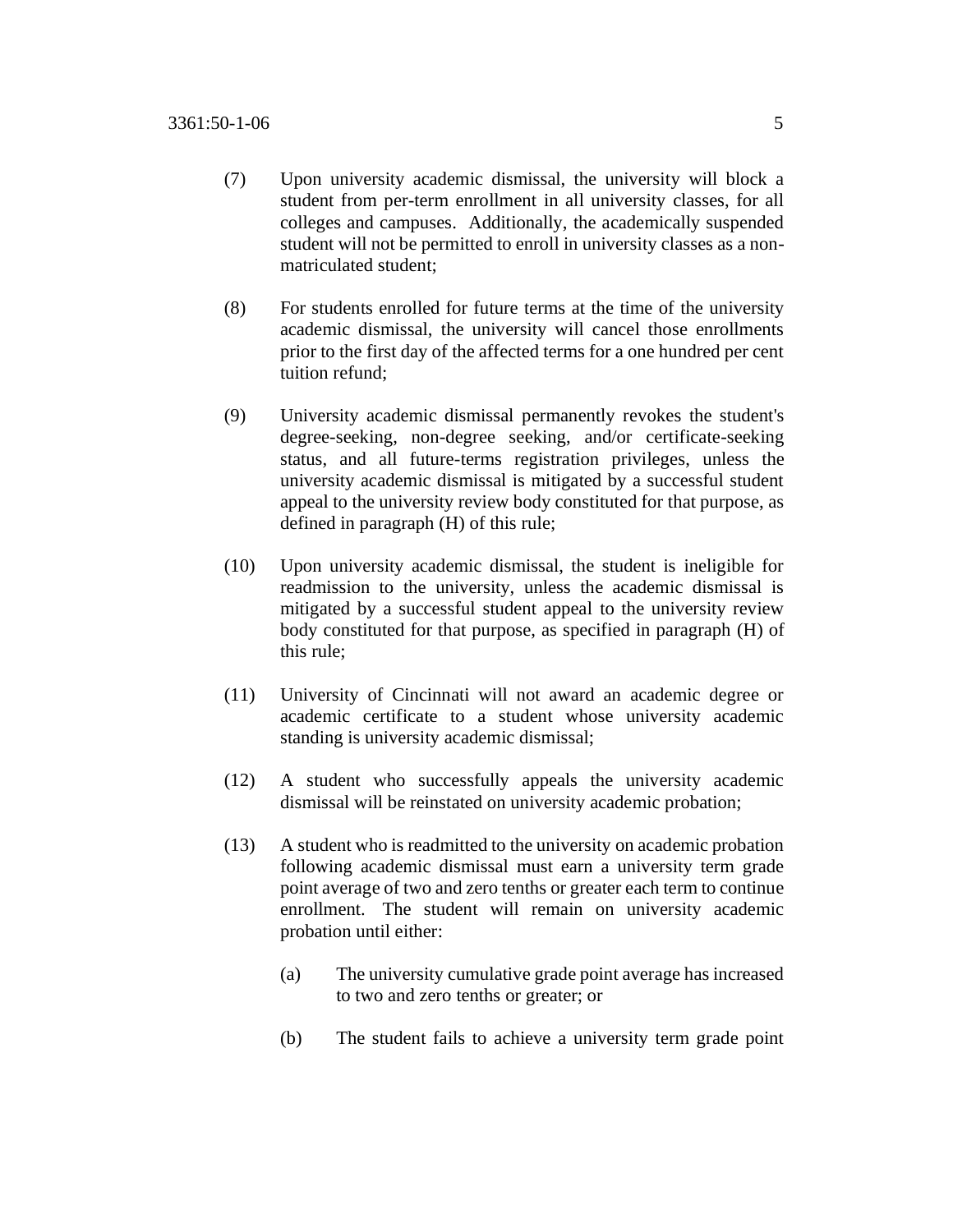average of two and zero tenths or greater.

- (14) For a student on university academic probation following university academic dismissal who achieves a university cumulative grade point average of two and zero tenths or greater, the university will set the student's academic status to university academic good standing;
- (15) For a student on university academic probation following university academic dismissal who fails to earn a university term grade point average of two and zero tenths or greater, the university will set the student's status to university academic dismissal;
- (16) Once the student on university academic probation following university academic dismissal reaches a university cumulative grade point average of two and zero tenths or greater, the university will academically dismiss the student at the end of any academic term wherein the student's university cumulative grade point average drops below two and zero tenths;
- (17) A student who is readmitted to the university following university dismissal may apply for academic fresh start under the provisions of that policy.
- (18) University academic dismissal is recorded on the student's academic transcript.
- (H) University suspension, dismissal, and readmissions appeals committee
	- (1) The university suspension, dismissal, and readmissions appeals committee will review student appeals for the following:
		- (a) Readmission to the university following the completion of the full three-term university academic suspension;
		- (b) Readmission to the university prior to the completion of the full three-term university academic suspension;
		- (c) Mitigation of the permanent university academic dismissal and readmission to the university.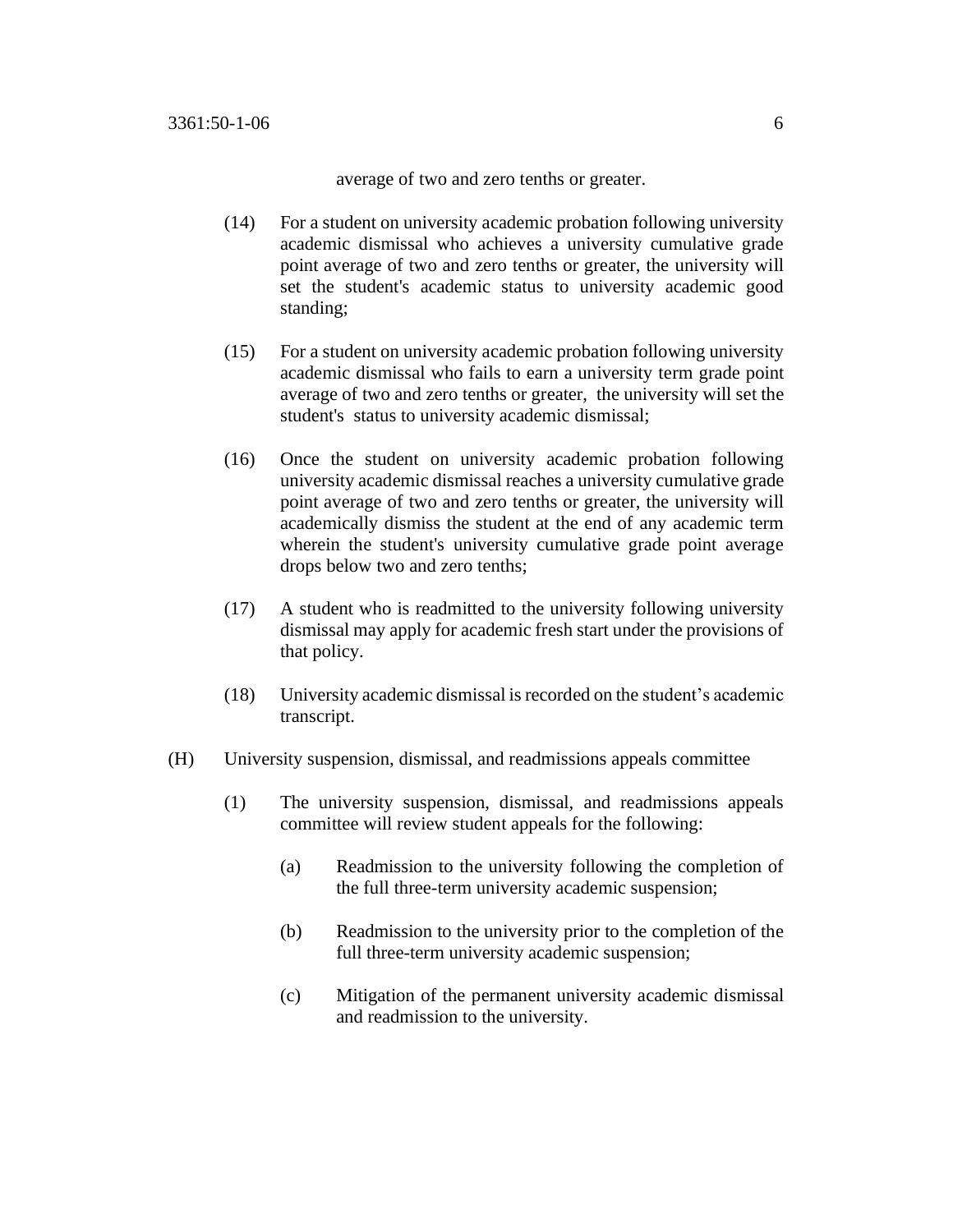- (2) The university suspension, dismissal, and readmissions appeals committee will be convened by, and report to, the senior vice president for academic affairs and provost, who will establish an appropriate committee structure, membership composition and length of service, and operational guidelines;
- (3) The university suspension, dismissal, and readmissions appeals committee is empowered to authorize the following actions:
	- (a) Immediate reinstatement to university academic probation status, which cancels the university suspension and reinstates the student's university registration privileges;
	- (b) Early reinstatement to university academic probation status following either one or two terms of the student's nonenrollment due to academic suspension, which mitigates the university suspension and reinstates the student's university registration privileges following the reduced university suspension period;
	- (c) Readmission to the university following the completion of the full university suspension, with university academic probation status applied, which ends the university suspension and reinstates the student's university registration privileges with the next academic term;
	- (d) Mitigation of the university academic dismissal, with university academic probation status applied, which reinstates the student's university registration privileges with the next academic term.
- (4) As preconditions for immediate or early reinstatement from university academic suspension, readmission following university suspension, or reinstatement following university academic dismissal, the university suspension, dismissal, and readmissions appeals committee is empowered to establish the following criteria:
	- (a) University college endorsement requirements, whereby a university college accepts a student into an academic program offered by that college and provides the university